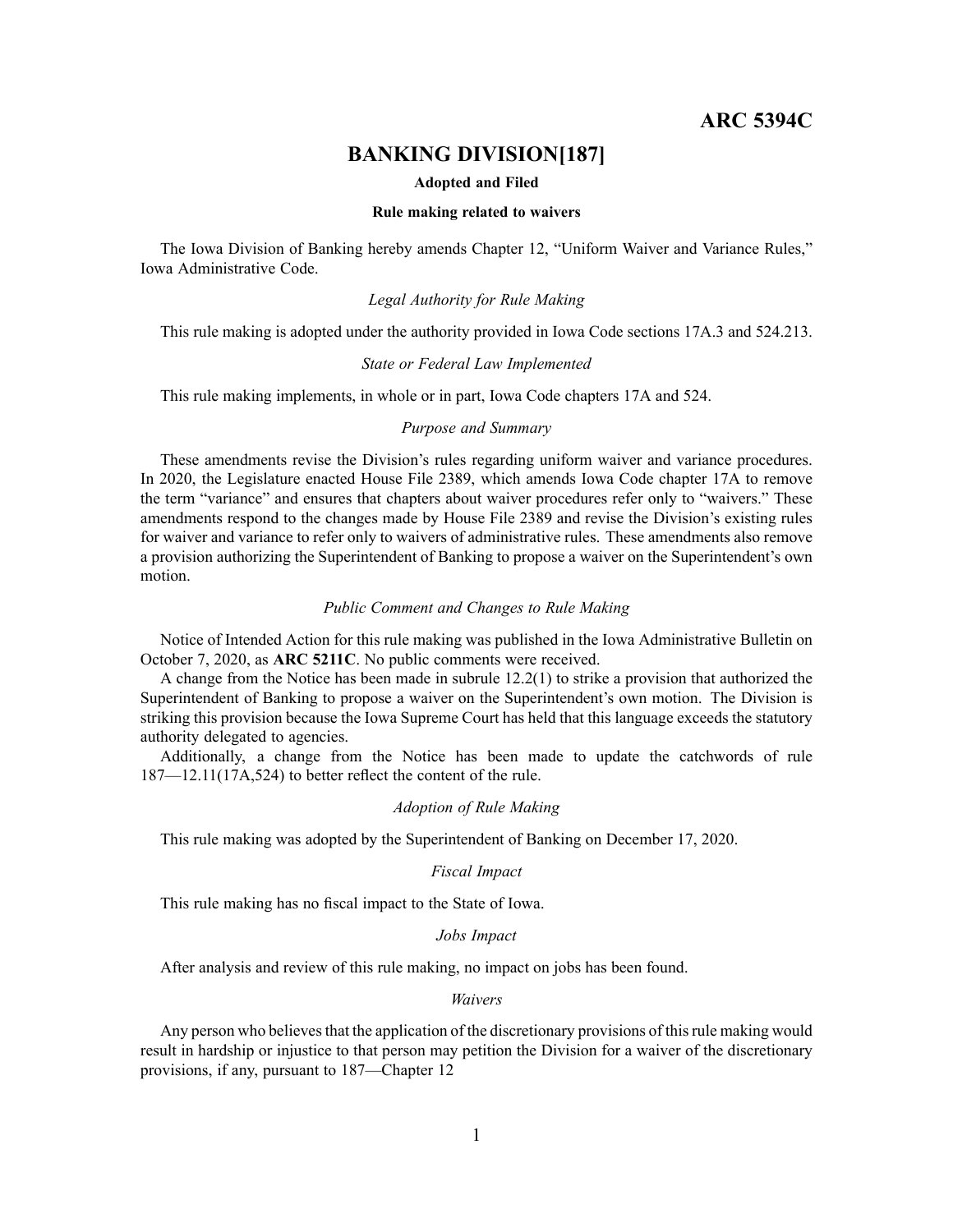#### *Review by Administrative Rules Review Committee*

The Administrative Rules Review Committee, <sup>a</sup> bipartisan legislative committee which oversees rule making by executive branch agencies, may, on its own motion or on written reques<sup>t</sup> by any individual or group, review this rule making at its regular [monthly](https://www.legis.iowa.gov/committees/meetings/meetingsListComm?groupID=705&ga=88) meeting or at <sup>a</sup> special meeting. The Committee's meetings are open to the public, and interested persons may be heard as provided in Iowa Code section 17A.8(6).

## *Effective Date*

This rule making will become effective on February 17, 2021.

The following rule-making actions are adopted:

## ITEM 1. Amend **187—Chapter 12**, title, as follows: UNIFORM WAIVER AND VARIANCE RULES

ITEM 2. Amend rules 187—12.1(17A,524) to 187—12.3(17A,524) as follows:

**187—12.1(17A,524) Scope of chapter.** This chapter outlines <sup>a</sup> uniform process for the granting of waivers or variances from rules adopted by the superintendent in situations where no other more specifically applicable law provides for waivers. The intent of this chapter is to allow persons to seek exceptions to the application of rules issued by the superintendent. This chapter shall not apply to rules that merely define the meaning of <sup>a</sup> statute or other provision of law or precedent if the division does not possess delegated authority to bind the courts to any extent with its definition. To the extent another more specific provision of law governs the issuance of <sup>a</sup> waiver from <sup>a</sup> particular rule, the more specific provision shall supersede this chapter with respec<sup>t</sup> to any waiver from that rule.

## **12.1(1)** *Definitions.*

*"Person"* means an individual, corporation, limited liability company, governmen<sup>t</sup> or governmental subdivision or agency, business trust, estate, trust, partnership or association, or any legal entity.

*"Superintendent"* means the superintendent of banking appointed by the governor to direct and regulate banks pursuan<sup>t</sup> to Iowa Code chapter [524](https://www.legis.iowa.gov/docs/ico/chapter/524.pdf).

*"Waiver or variance"* means an agency action which suspends in whole or in par<sup>t</sup> the requirements or provisions of <sup>a</sup> rule as applied to an identified person on the basis of the particular circumstances of that person.

## **12.1(2)** *Applicability.*

*a.* The superintendent may grant a waiver or variance from a rule adopted by the superintendent only if (1) the superintendent has jurisdiction over the rule; (2) no statute or rule otherwise controls the granting of a waiver or variance from the rule from which waiver or variance is requested; and (3) the requested waiver or variance is consistent with applicable statutes, constitutional provisions, or other provisions of law.

*b.* No waiver or variance may be granted from a requirement which is imposed by statute.

**187—12.2(17A,524) Superintendent discretion.** The decision on whether the circumstancesjustify the granting of a waiver or variance shall be made at the discretion of the superintendent upon consideration of all relevant factors. Each petition for a waiver or variance shall be evaluated by the superintendent based on the unique, individual circumstances set out in the petition.

**12.2(1)** *Criteria for waiver or variance.* The superintendent may, in response to <sup>a</sup> completed petition or on the superintendent's own motion, gran<sup>t</sup> <sup>a</sup> waiver or variance from <sup>a</sup> rule, in whole or in part, as applied to the circumstances of <sup>a</sup> specified situation if the superintendent finds all of the following:

*a.* The application of the rule would result in an undue hardship on the person for whom the waiver or variance is requested;

*b.* The waiver or variance from the requirements of the rule in the specific case would not prejudice the substantial legal rights of any person;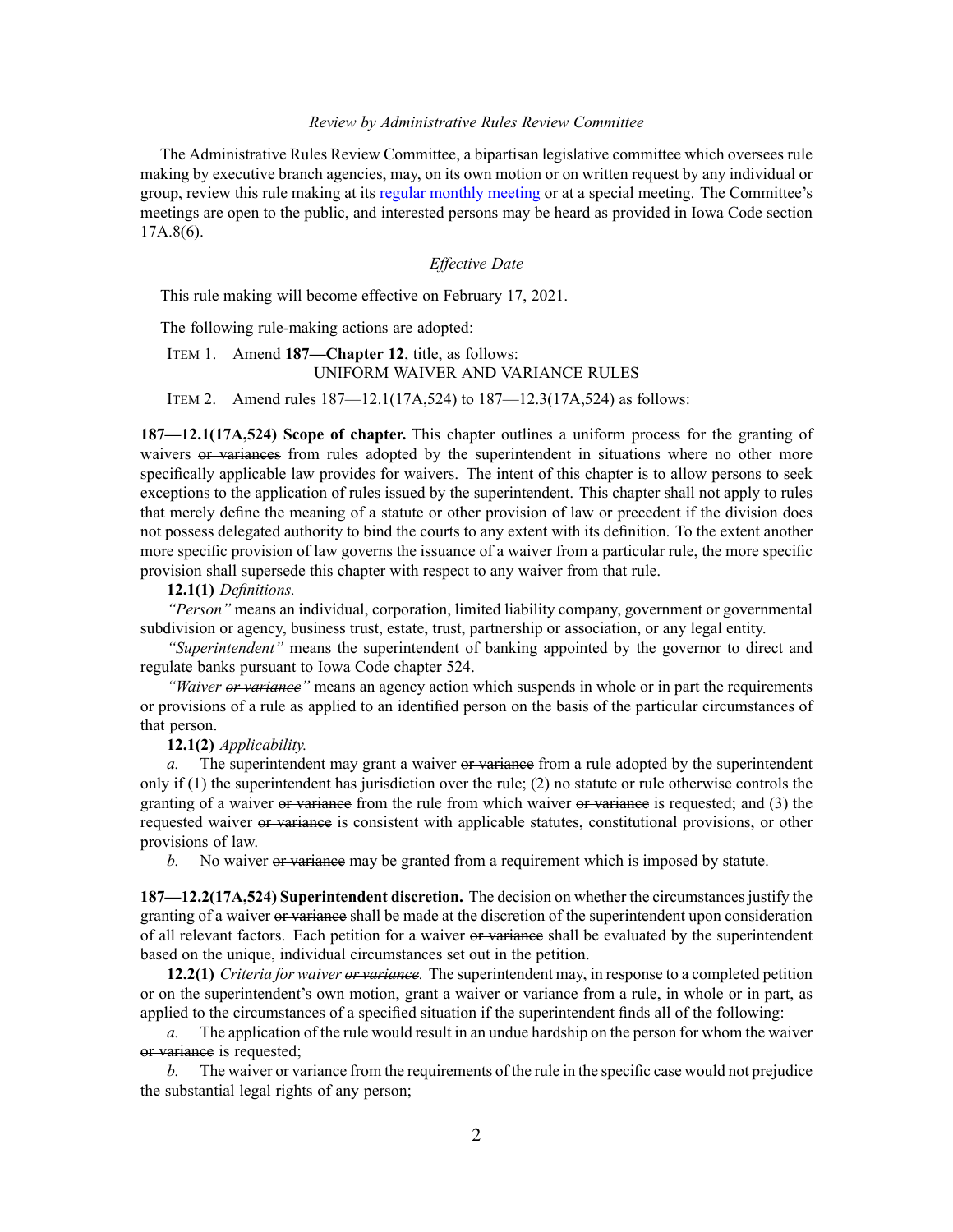*c.* The provisions of the rule subject to the petition for waiver are not specifically mandated by statute or another provision of law; and

*d.* Substantially equal protection of public health, safety, and welfare will be afforded by <sup>a</sup> means other than that prescribed in the particular rule for which the waiver or variance is requested.

In determining whether a waiver or variance should be granted, the superintendent shall consider the public interest, policies and legislative intent of the statute on which the rule is based. When the rule from which a waiver or variance is sought establishes administrative deadlines, the superintendent shall balance the special individual circumstances of the petitioner with the overall goal of uniform treatment of all similarly situated persons.

**12.2(2)** *Special waiver or variance rules not precluded.* These uniform waiver and variance rules shall not preclude the superintendent from granting waivers or variances in other contexts if a statute or other rule authorizes the superintendent to do so and the superintendent deems it appropriate to do so.

### **187—12.3(17A,524) Requester's responsibilities in filing <sup>a</sup> waiver or variance petition.**

**12.3(1)** *Application.* All petitions for waiver or variance must be submitted in writing to the Banking Division, 200 East Grand Avenue, Suite 300, Des Moines, Iowa 50309. If the petition relates to a pending contested case, <sup>a</sup> copy of the petition shall also be filed in the contested case proceeding.

**12.3(2)** *Content of petition.* A petition for waiver or variance shall include the following information where applicable and known to the requester (for an example of a petition for waiver or variance, see Exhibit A at the end of this chapter):

*a.* A description and citation of the specific rule from which a waiver or variance is requested.

*b.* The specific waiver or variance requested, including the precise scope and operative period that the waiver or variance will extend.

*c.* The relevant facts that the petitioner believes would justify <sup>a</sup> waiver or variance under each of the four criteria specified in subrule [12.2\(1\)](https://www.legis.iowa.gov/docs/iac/rule/187.12.2.pdf).

*d.* A signed statement from the petitioner attesting to the accuracy of the facts provided in the petition and a statement of reasons that the petitioner believes will justify a waiver or variance.

*e.* A history of any prior contacts between the superintendent and the petitioner relating to the regulated activity, license, grant, loan or other financial assistance affected by the proposed waiver or variance, including <sup>a</sup> description of each affected license, grant, loan or other financial assistance held by the requester, any notices of violation, contested case hearings, or investigative or examination reports relating to the regulated activity, license, gran<sup>t</sup> or loan within the pas<sup>t</sup> five years.

*f.* Any information known to the requester regarding the treatment of similar cases by the superintendent.

*g.* The name, address, and telephone number of any public agency or political subdivision which also regulates the activity in question or which might be affected by the granting of a waiver or variance.

*h.* The name, address, and telephone number of any person or entity that would be adversely affected by the granting of <sup>a</sup> petition.

*i.* The name, address, and telephone number of any person with knowledge of the relevant facts relating to the proposed waiver or variance.

Signed releases of information authorizing persons with knowledge regarding the request to furnish the superintendent with information relevant to the waiver or variance.

**12.3(3)** *Burden of persuasion.* When <sup>a</sup> petition is filed for <sup>a</sup> waiver or variance from <sup>a</sup> rule, the burden of persuasion shall be on the petitioner to demonstrate by clear and convincing evidence that the superintendent should exercise the superintendent's discretion to gran<sup>t</sup> the petitioner <sup>a</sup> waiver or variance.

ITEM 3. Amend rules 187—12.5(17A,524) to 187—12.11(17A,524) as follows:

### **187—12.5(17A,524) Superintendent's responsibilities regarding petition for waiver or variance.**

**12.5(1)** *Additional information.* Prior to issuing an order granting or denying <sup>a</sup> waiver or variance, the superintendent may reques<sup>t</sup> additional information from the petitioner relative to the petition and surrounding circumstances. If the petition was not filed in <sup>a</sup> contested case, the superintendent may, on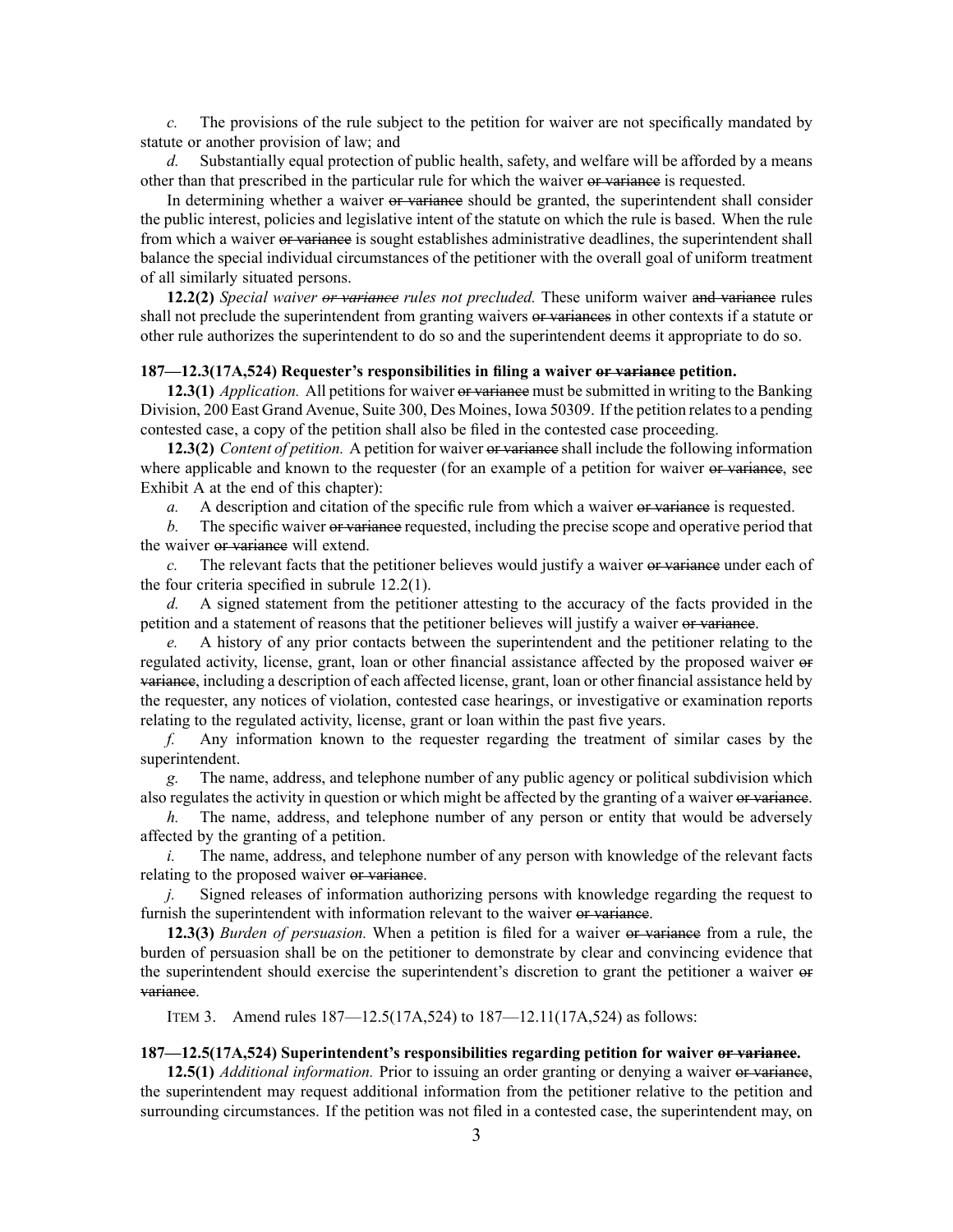the superintendent's own motion or at the petitioner's request, schedule a telephonic or in-person meeting between the petitioner and the superintendent or the superintendent's designee.

**12.5(2)** *Hearing procedures.* The provisions of Iowa Code sections 17A.10 to [17A.18A](https://www.legis.iowa.gov/docs/ico/section/17A.10-18A.pdf) regarding contested case hearings shall apply in three situations: (a) to any petition for a waiver or variance of a rule filed within <sup>a</sup> contested case; (b) when the superintendent so provides by rule or order; or (c) when <sup>a</sup> statute so requires.

**12.5(3)** *Ruling.* An order granting or denying <sup>a</sup> waiver or variance shall be in writing and shall contain <sup>a</sup> reference to the particular person and rule or portion thereof to which the order pertains, <sup>a</sup> statement of the relevant facts and reasons upon which the action is based, and <sup>a</sup> description of the precise scope and operative period of the waiver if one is issued.

**12.5(4)** *Conditions.* The superintendent may place any condition on <sup>a</sup> waiver or variance that the superintendent finds desirable to protect the public health, safety, and welfare.

**12.5(5)** *Narrowly tailored exception.* A waiver, if granted, shall provide the narrowest exception possible to the provisions of <sup>a</sup> rule.

**12.5(6)** *Time period of waiver.* A waiver shall not be permanen<sup>t</sup> unless the petitioner can show that <sup>a</sup> temporary waiver would be impracticable. If <sup>a</sup> temporary waiver is granted, there is no automatic right to renewal. At the sole discretion of the superintendent, <sup>a</sup> waiver may be renewed if the superintendent finds that grounds for <sup>a</sup> waiver continue to exist.

**12.5(7)** *Time for ruling.* The superintendent shall gran<sup>t</sup> or deny <sup>a</sup> petition for <sup>a</sup> waiver or variance as soon as practicable but, in any event, shall do so within 120 days of its receipt, unless the petitioner agrees to <sup>a</sup> later date. However, if <sup>a</sup> petition is filed in <sup>a</sup> contested case, the superintendent shall gran<sup>t</sup> or deny the petition no later than the time at which the final decision in that contested case is issued.

**12.5(8)** *When deemed denied.* Failure of the superintendent to gran<sup>t</sup> or deny <sup>a</sup> petition within the required time period shall be deemed <sup>a</sup> denial of that petition by the superintendent.

**12.5(9)** *Service of order.* Within seven days of its issuance, any order issued under this chapter shall be transmitted to the petitioner or the person to whom the order pertains and to any other person entitled to such notice by any provision of law.

**187—12.6(17A,524) Public availability.** All orders granting or denying waivers and variances under this chapter shall be indexed, filed and available for public inspection as provided in Iowa Code section [17A.3](https://www.legis.iowa.gov/docs/ico/section/17A.3.pdf). Petitions for a waiver or variance and orders granting or denying a waiver or variance petition are public records under Iowa Code chapter [22](https://www.legis.iowa.gov/docs/ico/chapter/22.pdf). Some petitions or orders may contain information that the superintendent is authorized or required to keep confidential. The superintendent may accordingly redact confidential information from petitions or orders prior to public inspection.

**187—12.7(17A,524) Voiding or cancellation.** A waiver or variance is void if the material facts upon which the request or petition is based are not true or if material facts have been withheld. A waiver  $\Theta$ variance issued by the superintendent pursuan<sup>t</sup> to this chapter may be withdrawn, canceled, or modified if, after appropriate notice and opportunity for hearing, the superintendent issues an order finding any of the following:

1. The petitioner or the person who was the subject of the waiver order withheld or misrepresented material facts relevant to the propriety or desirability of the waiver; or

2. The alternative means for ensuring that the public health, safety and welfare will be adequately protected after issuance of the waiver order have been demonstrated to be insufficient; or

3. The subject of the waiver order has failed to comply with any conditions contained in the order.

**187—12.8(17A,524) Violations.** Violation of conditionsin the waiver or variance order isthe equivalent of violation of the particular rule for which the waiver or variance is granted and is subject to the same remedies or penalties.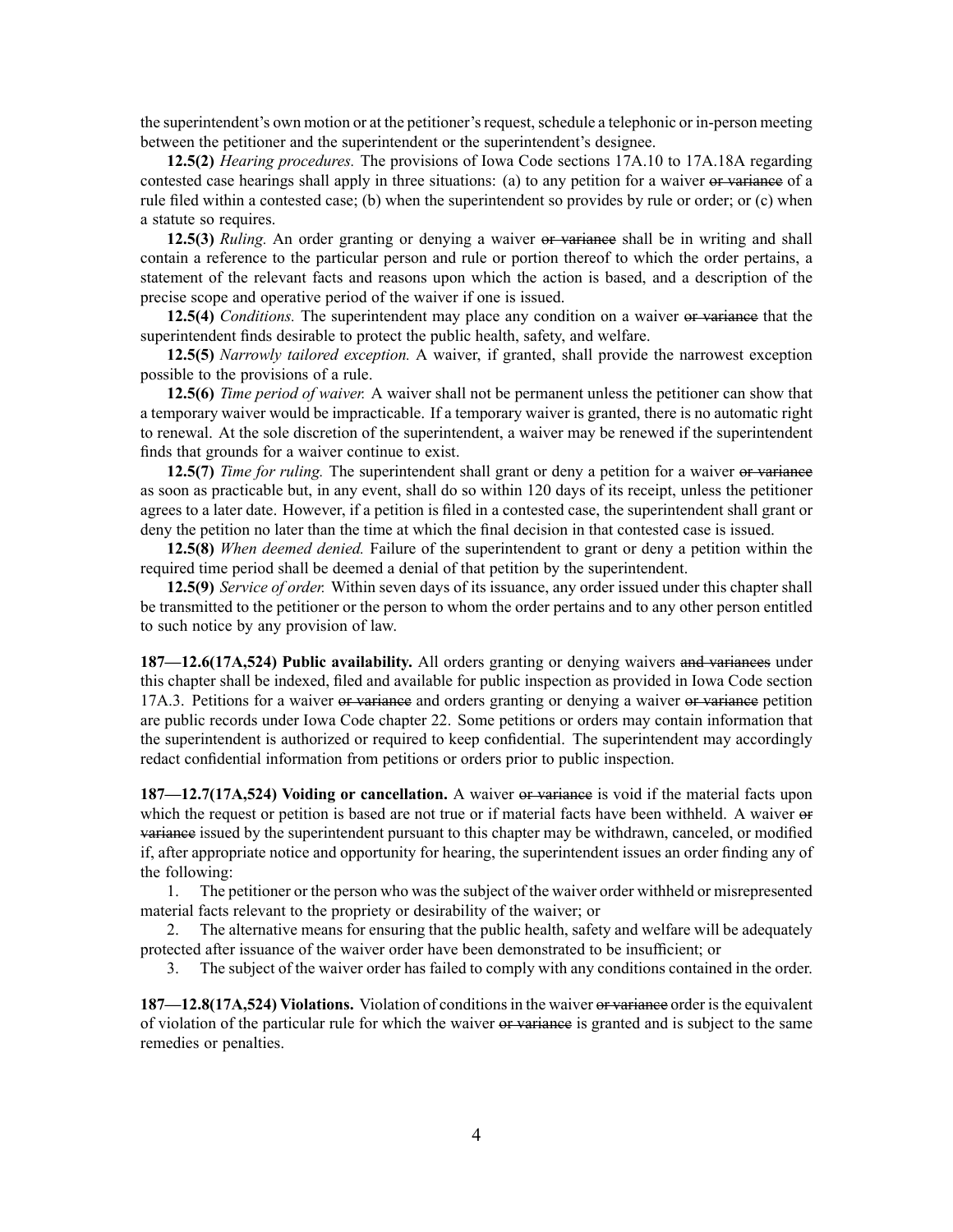**187—12.9(17A,524) Defense.** After the superintendent issues an order granting <sup>a</sup> waiver or variance, the order is <sup>a</sup> defense within its terms and the specific facts indicated therein for the person to whom the order pertains in any proceeding in which the rule in question is sought to be invoked.

**187—12.10(17A,524) Appeals.** Granting or denying <sup>a</sup> reques<sup>t</sup> for waiver or variance is final agency action under Iowa Code chapter [17A](https://www.legis.iowa.gov/docs/ico/chapter/17A.pdf). An appeal to district court shall be taken within 30 days of the issuance of the order in response to the reques<sup>t</sup> unless <sup>a</sup> contrary time is provided by rule or statute.

**187—12.11(17A,524) Summary reports Submission of waiver information.** Semiannually Within 60 days of granting or denying <sup>a</sup> waiver, the superintendent shall prepare <sup>a</sup> summary repor<sup>t</sup> identifying make <sup>a</sup> submission on the Internet site established pursuan<sup>t</sup> to Iowa Code section [17A.9A](https://www.legis.iowa.gov/docs/ico/section/17A.9A.pdf) for the submission of waiver information. The submission shall identify the rules for which <sup>a</sup> waiver has been granted or denied, the number of times <sup>a</sup> waiver was granted or denied for each rule, <sup>a</sup> citation to the statutory provisions implemented by these rules, and <sup>a</sup> general summary of the reasons justifying the superintendent's actions on waiver requests. If practicable, the report submission shall detail the extent to which the granting of <sup>a</sup> waiver has established <sup>a</sup> precedent for additional waivers and the extent to which the granting of a waiver has affected the general applicability of the rule itself. Copies of this repor<sup>t</sup> shall be available for public inspection and shall be provided semiannually to the administrative rules coordinator and the administrative rules review committee.

Exhibit A

Sample Petition (Request) for Waiver/Variance

BEFORE THE SUPERINTENDENT OF BANKING

| Petition by (insert name of petitioner)<br>for the waiver of (insert rule citation)<br>relating to (insert the subject matter). | PETITION FOR | <b>WAIVER</b> |
|---------------------------------------------------------------------------------------------------------------------------------|--------------|---------------|
|---------------------------------------------------------------------------------------------------------------------------------|--------------|---------------|

A reques<sup>t</sup> for waiver or variance from <sup>a</sup> rule adopted by the superintendent shall include the following information in the petition for waiver or variance where applicable and known:

*a.* Provide the petitioner's (person asking for a waiver or variance) name, address, and telephone number.

*b.* Describe and cite the specific rule from which a waiver or variance is requested.

*c.* Describe the specific waiver or variance requested; include the exact scope and operative time period that the waiver or variance will extend.

*d.* Explain the important facts that the petitioner believes justify a waiver or variance. Include in your answer (1) why applying the rule will result in undue hardship on the petitioner; and (2) how granting the waiver or variance will not prejudice the substantial legal rights of any person; and (3) that the provisions of the rule subject to the petition for waiver are not specifically mandated by statute or another provision of law; and (4) where applicable, how substantially equal protection of public health, safety, and welfare will be afforded by <sup>a</sup> means other than that prescribed in the particular rule for which the waiver or variance is requested.

*e.* Provide <sup>a</sup> history of prior contacts between the superintendent and petitioner relating to the regulated activity, license, grant, loan or other financial assistance that would be affected by the waiver or variance; include <sup>a</sup> description of each affected license, grant, loan or other financial assistance held by the petitioner, any notices of violation, contested case hearings, or investigative or examination reports relating to the regulated activity, license, gran<sup>t</sup> or loan within the pas<sup>t</sup> five years.

*f.* Provide information known to the petitioner regarding the treatment by the superintendent of similar cases.

*g.* Provide the name, address, and telephone number of any public agency or political subdivision which also regulates the activity in question or which might be affected by the granting of a waiver  $\Theta$ variance.